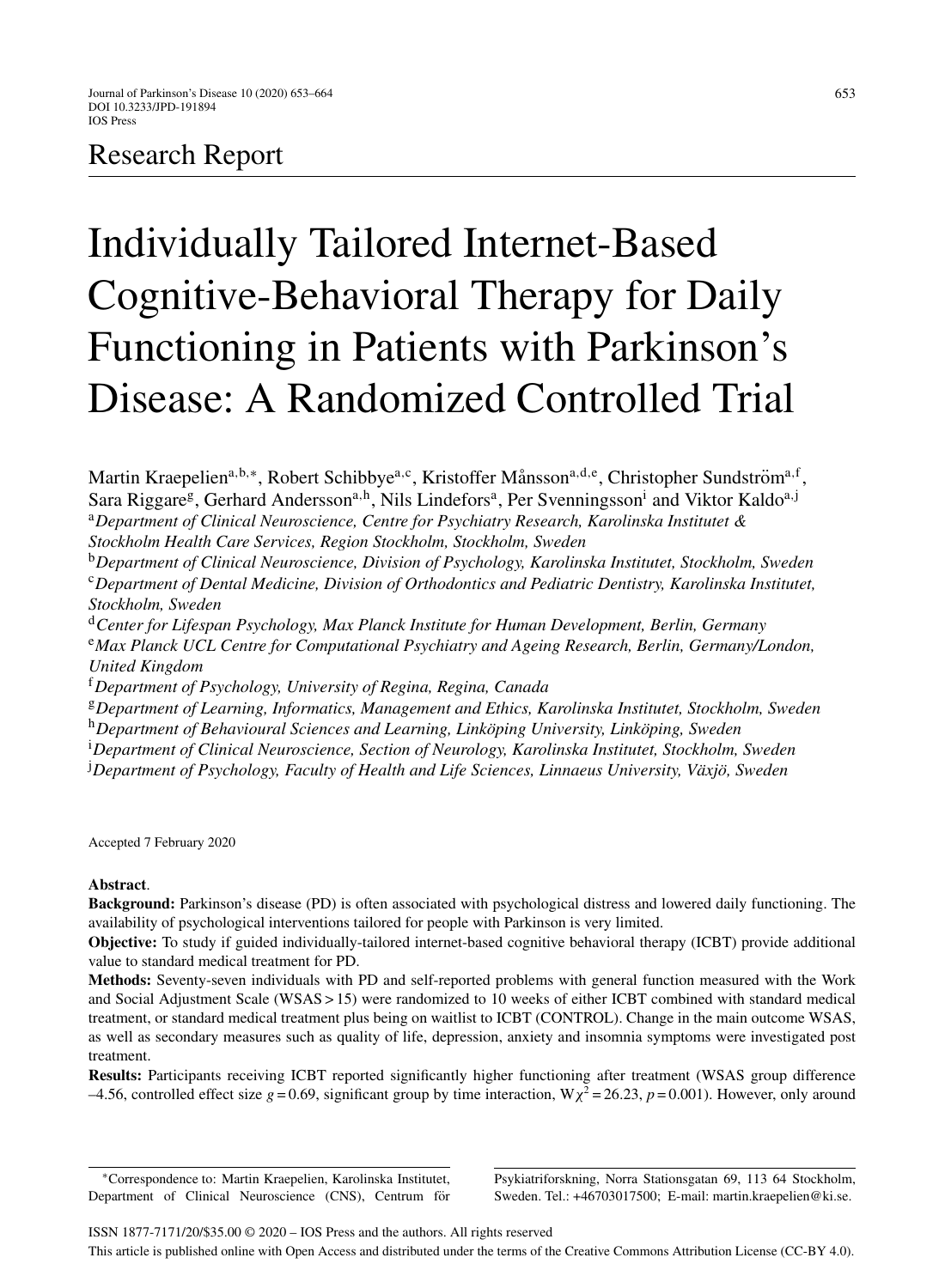one third of participants in the treatment group were classified as treatment responders, defined as having a 30% reduction on the WSAS post treatment. Patient involvement and ratings of ICBT credibility were high. Symptoms of anxiety, depression and insomnia symptoms were significantly lower after treatment compared to CONTROL. There were also positive effects on Parkinson-specific function and quality of life in the treatment group.

**Conclusions:** ICBT as an addition to standard medical treatment was credible and improved functioning for some individuals with PD. Still, the treatment needs further development in order to help a larger proportion of individuals with PD.

#### **Trial registration number:** ClinicalTrials.gov NCT02627885.

Keywords: Internet, psychological treatment, cognitive-behavioral therapy, Parkinson's disease

# **INTRODUCTION**

Although Parkinson's disease (PD) is often primarily associated with motor symptoms, there are also common psychological and other non-motor symptoms that strongly affect daily functioning and quality of life. A majority of people with Parkinson (PwP) have symptoms of depression and/or anxiety [1], and many also experience sleep disorders like insomnia [2, 3]. There is suggestive evidence that psychological treatments based on cognitive-behavioral approaches can alleviate depressive and anxiety symptoms in PD [1, 4], reduce impulse control behaviors [5], and reduce caregiver burden [6]. Self-help interventions like telephone- or internet-based treatments have the potential to extend the reach of these treatments. Evidence for self-help interventions adapted to PwP is, however, scarce. Recently, there have been promising smaller non-randomized studies of telephone and video-delivered cognitive-behavioral interventions for depression associated with PD [7–9], but larger randomized trials of remotely delivered selfhelp are lacking.

Internet-based cognitive behavioral therapy (ICBT) is a guided self-help treatment format that has been shown to be as effective as face-to-face cognitive behavioral therapy for many symptoms, like depressive and anxiety symptoms, in the general adult population [10]. For these conditions, ICBT is regarded as a cost-effective type of intervention due to the limited therapist-time required [11]. Although there are ICBT programs adapted for people with chronic conditions in general [12], there is currently no ICBT program adapted for PD.

In an earlier uncontrolled feasibility study by our research group [13], an individually tailored ICBTprogram for depression and anxiety in PD showed preliminary encouraging effects on depressive symptoms. At the same time, treatment adherence and satisfaction were somewhat low compared to a similar program for depression in the general adult population [14]. Some comments from participants

in the feasibility study suggested a need for the treatment content to be more adapted for PwP, and for a more user-friendly interface of the treatment platform [13]. Hence, a new version of the ICBT-program was developed focusing more on PwP-related daily functioning. Examples of daily functioning in this context is the ability to be physically active, the ability to manage your home, to do leisure activities, and to manage healthy social relationships. The new, supposedly more user-friendly, interface was based on an internet platform aimed to support face-to-face treatments [15, 16].

The aim of the present study was to, evaluate the effects of an ICBT-program for PwP on daily functioning, in comparison to being on a waitlist to ICBT, as well as to further explore involvement, treatment satisfaction and patients' subjective evaluations. The aim was also to investigate the effects on secondary outcome measures such as depressive symptoms, anxiety, insomnia symptoms, and quality of life.

# **METHODS**

PwP reporting problems with general function were randomized  $(1:1)$  to receive either 10 weeks of ICBT as an adjunct to their standard medical treatment, or to standard medical treatment plus being on waitlist to ICBT (CONTROL). The random allocation was done by an independent research nurse using sequentially numbered, sealed envelopes. Outcomes were assessed with questionnaires at pre-, mid- (5 weeks), and post-treatment (10 weeks).

The study was approved by the Regional Ethics Review Board in Stockholm, Sweden (2015/1938- 31/4) and registered at ClinicalTrials.gov (NCT0262 7885).

# *Participants*

Participants were recruited between February and April 2016 with the help of ads and the official newsletter of the Swedish Parkinson society, through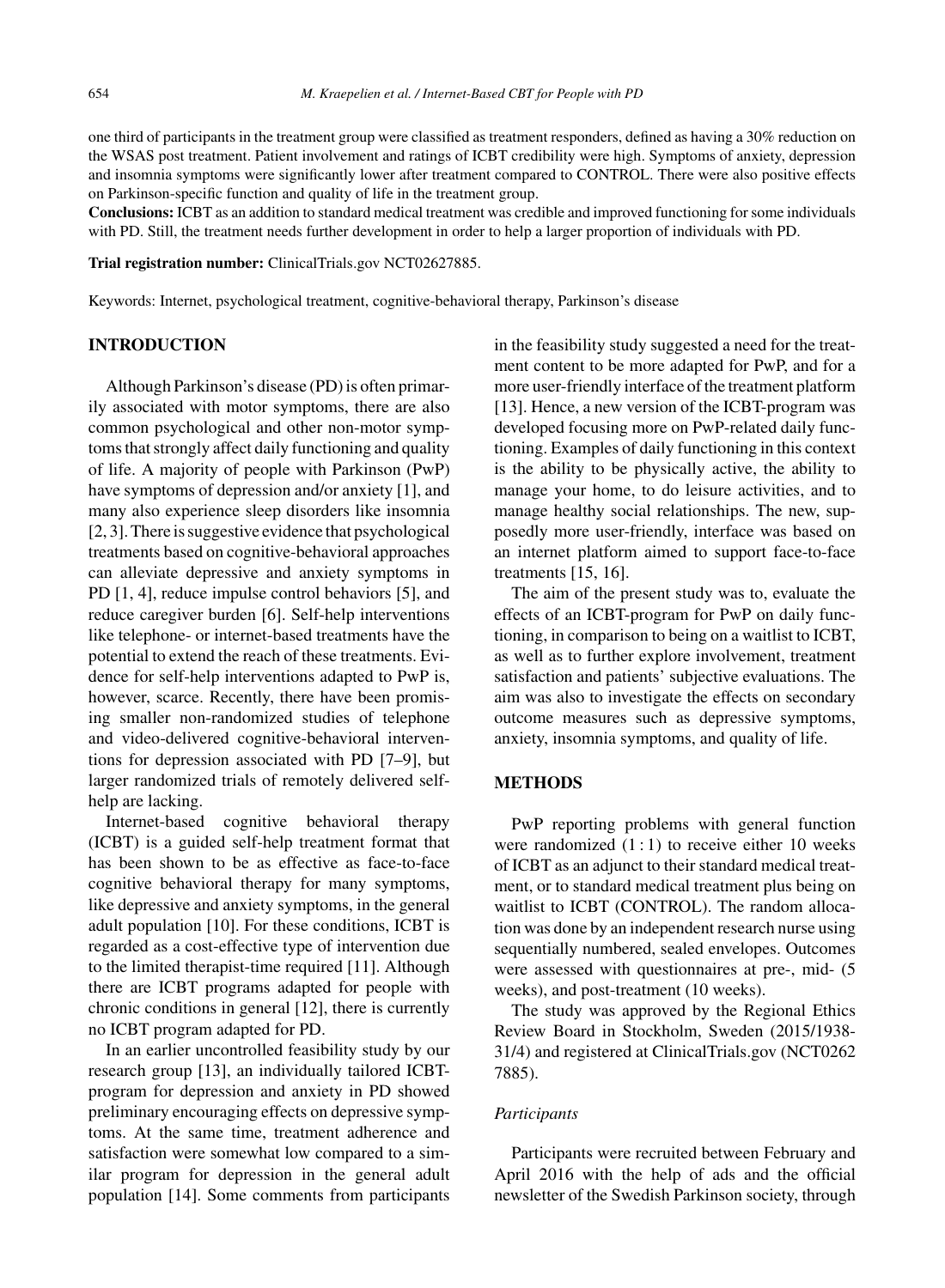a secure webpage with internet-based screening questionnaires. Two hundred and sixty potential participants completed the screening assessment (Fig. 1). The inclusion criteria included (1) diagnosed PD; (2) significant amount of self-reported problems with general function defined as 18 points or more on the Work and Social Adjustment Scale (WSAS) [17]; (3) regular access to at least one internet-enabled computer, tablet or smartphone, and being able to receive text messages (SMS). The exclusion criteria included (1) substance or alcohol abuse; (2) psychotic disorder, bipolar disorder or other serious psychiatric disorder that could prevent taking part of the intervention; (3) practical obstacles that hinders participating in the



Fig. 1. CONSORT flow diagram of the participants' progress through the study of ICBT for general function in PD. CONSORT, Consolidated Standards of Reporting Trials; ICBT, internet-based cognitive–behavioural therapy; PD, Parkinson's disease; WSAS, Work and Social Adjustment Scale; ITT, Intention To Treat.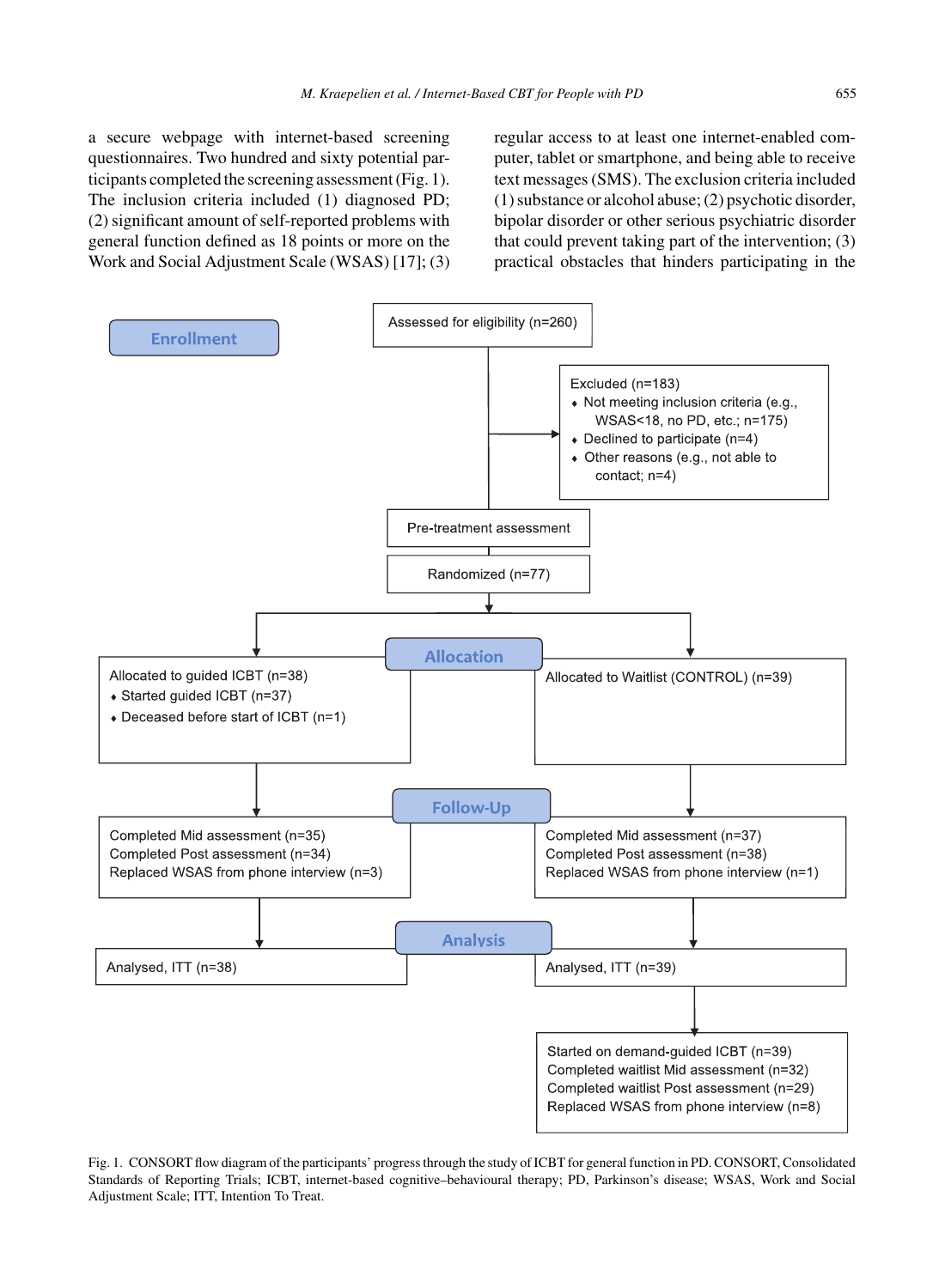intervention, such as not having enough time, or having too severe PD symptoms, to be able to actively participate in the study; (4) high suicide risk, selfrated or based on a standardized clinical interview. After the internet-based screening the participants who fulfilled the inclusion criteria were contacted to be interviewed by a psychologist in clinical supervised training or a clinical psychologist. Conducted over telephone, the aim of the interview was to again screen for the inclusion and exclusion criteria and decide in accord with the participant on a preliminary plan for the personalized treatment modules if the participant were to be included. The interview included the MINI semi-structured interview [18] to assess current and past psychiatric disorders. Final inclusion in the study was then decided after discussion with the interviewer and the study coordinator and clinical supervisor (MK). If included, there were no restrictions to other simultaneous pharmacological or psychological treatments since the ICBT was being evaluated as an adjunct treatment.

Based on the preliminary effects in the feasibility study, we aimed to include at least sixty-four participants with an expected between group effect size of 0.7,  $\alpha = 0.05$  and 80% power. Because of very high interest in the trial after the Parkinson society's newsletter, and the high capacity of letting several participants go through ICBT at once, thirteen extra participants were included before the recruitment to the study stopped. A total of seventyseven participants were finally included in the study and were randomized after having completed the internet-based pre-treatment assessment and a telephone assessment.

#### *Primary outcome measure*

Primary outcome measure was the self-rated fiveitem WSAS, measuring impairment in functioning in five domains: work, home management, social leisure activities, private leisure activities and relationships with others [17]. WSAS is widely used as an outcome measure in interventions for mental health, since it allows for a flexible specification of which condition the individuals rate their functioning in relation to, e.g., "*Because of my Parkinson*'*s,* my ability to work is ... ", and since it is sensitive to treatment-related change [17]. WSAS has been used as an outcome in an earlier trial with PwP [5] but has not been specifically validated with a PwP-sample. The WSAS was administered by phone in cases where questionnaire data was missing [19].

#### *Secondary outcome measures*

The secondary outcome measures included the Hospital Anxiety and Depression Scale [20] with separate subscales measuring anxiety (HADS-A) and depression (HADS-D), the Insomnia Severity Index (ISI) [21] measuring insomnia severity, the Parkinson's Disease Questionnaire-8 (PDQ-8) [22] measuring functioning and well-being specifically for PwP, the World Health Organization Disability Assessment Schedule 2 - 12-item (WHODAS-2) [23] measuring general disability, the Brunnsviken Brief Quality of life scale (BBQ) [24] measuring quality of life, the Stanford Self-Efficacy for Managing Chronic Disease (SSES6) [25] measuring self-efficacy in relation to a chronic disease. Clinical Global Impression - Severity and Improvement scales (CGI-S, CGI-I) [26] were assessed by phone, post treatment, in the treatment group only, by a clinical psychologist or a clinical psychology student (Master's level) under supervision, who used the participant's communication and questionnaires to evaluate severity and improvement on a scale from 1 to 7 according to the official CGI instructions. Number of adverse events and use of other treatments during the treatment period were self-reported post treatment, together with subjective qualitative reports of adverse, and positive, events during treatment. Measures of physical activity and valued activities were not used due to problems in the digital questionnaires.

# *Feasibility measures*

Patient involvement in the intervention was defined as the number of completed modules as well as numbers of sent and received messages by the participant. Since the treatment was 10 weeks long and a treatment module was used during one treatment week, the maximum number of modules can be considered as 10. The first four modules were considered to be the essential parts of treatment and a completion of these was used as a proxy for good enough engagement. Treatment satisfaction was measured with the Client Satisfaction Questionnaire-8 item version (CSQ-8) which ranges from 8 to 32 points. [27] A score of 8–13 was considered poor, 14–19 was considered fair, 20–25 was considered good, and 26–32 was considered excellent. [28] Subjective evaluation of the treatment by written free text comments constituted a qualitative evaluation of the treatment. The benefit of using the activity meter to increase physical activity was self-rated post treatment on a scale from 0–4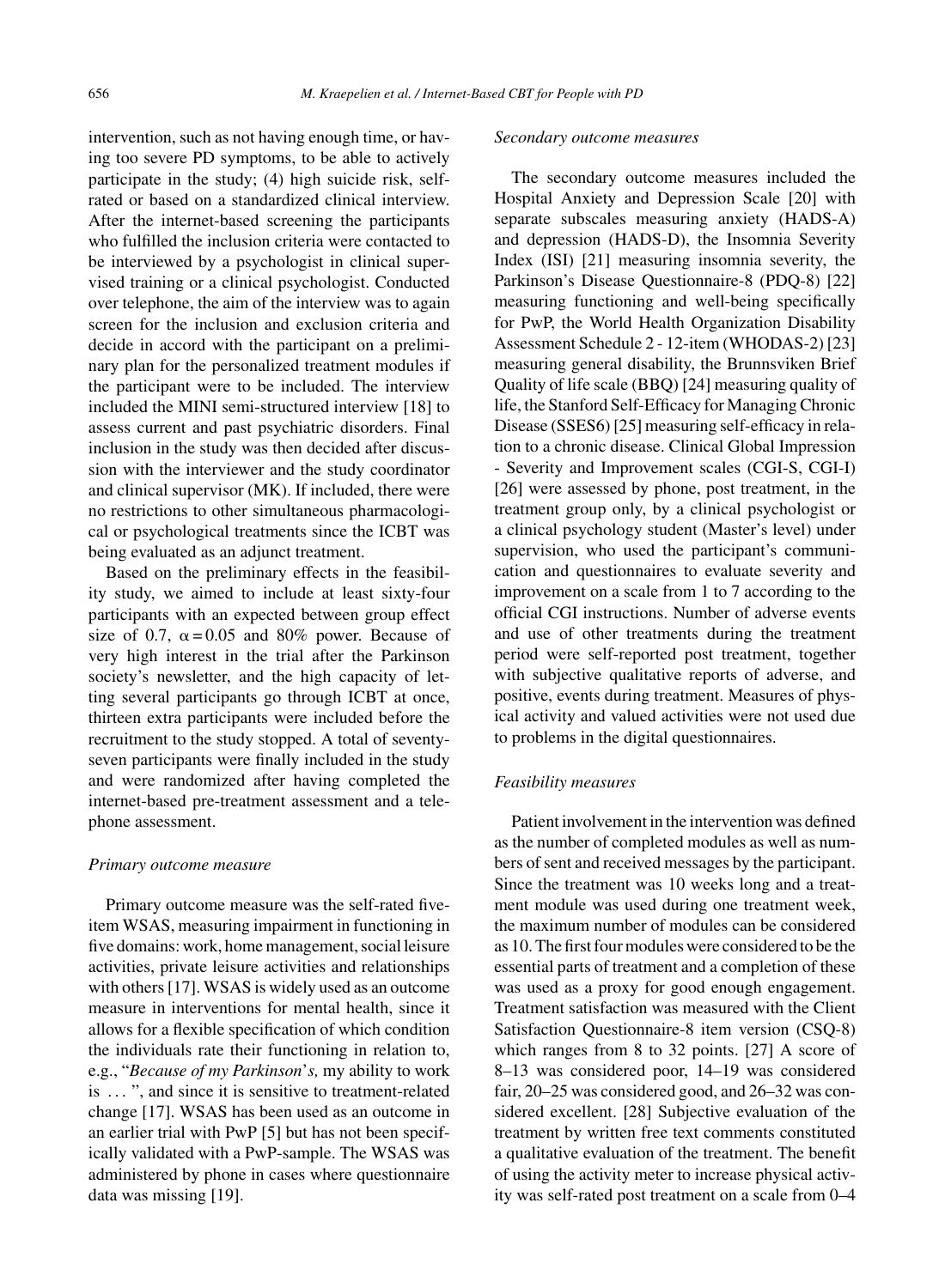where 0 stood for no benefit and 4 for very much benefit.

# *Intervention (ICBT)*

All patients in ICBT also continued to follow the plan for standard medical treatment they had before entering the study. Similar to the program used in our feasibility study [13], the program was individually tailored and consisted of both mandatory and optional treatment modules (Table 1). Inspired by the feasibility study [13] and another individually tailored ICBT intervention targeting depression and anxiety [29] the tailoring-procedure resulted in an individual treatment plan consisting of 5 mandatory, and 1–5 optional treatment modules. During the pre-treatment interview, the participants made an informed choice on which optional modules to include.

The modules were accessed by the participant one at a time, in a planned rate of one module per week. A module consisted of educative texts, interactive forms and a homework exercise and were  $2438$  (SD =  $836$ ) words long on average, compared to around 3000 words in the feasibility study.

Parts of the newly developed ICBT-program was inspired by representatives from the PwP community, especially an expert patient (SR), and previous participants' comments. For example, this led to the development of a new type of *on/off*-diary for the registration of fluctuating Parkinson symptoms [30]. where the PwP would use the diary to register *on*time (periods when the medication is working well)

only, and not focus on *off*-periods (periods when the medication is not working well).

Other additions included a new focus on increasing valued activities of daily living and increasing physical activity, rather than on decreasing depression and anxiety, optional modules on existential questions and sexuality, and a digital activity meter (pedometer) and instructions on how to use it to promote physical activity. The activity meter used a visual cue to prompt low-intensity physical activity (corresponding to a few minutes of walking) when physically inactive for an hour or more.

The weekly therapist guidance consisted of written messages within the secure treatment platform. Guidance focused on encouraging the patient to engage with key treatment components. The aim was that the therapist spent 15 minutes per patient per week. [31] Therapists were instructed to reply to completed homework assignments and to participants' questions and to remind patients having been inactive for a week. If the patient had technical problems or was not active online, reminders and technical assistance were given through phone calls and SMS.

# *Control group (CONTROL)*

Individuals in CONTROL received information about being on the waitlist for ICBT and an approximate date on when to start. During this period, they followed their plan for standard medical treatment. The delayed treatment participants in CONTROL later received was similar to the program in the

Table 1 Intervention content

| Treatment module                        | Mandatory/optional | Homework assignment                          |
|-----------------------------------------|--------------------|----------------------------------------------|
| Module 1: Introduction                  | Mandatory          | On time-diary, identifying values            |
| Module 2: Physical and valued activity  | Mandatory          | Activity scheduling, use activity meter      |
| Module 3: Stress, anxiety and avoidance | Mandatory          | Confront an avoidance behavior               |
| Module 4: Problem solving strategies    | Mandatory          | Problem solving, acceptance                  |
| Assertive communication                 | Optional           | Practice assertive communication             |
| Cognitive distortions                   | Optional           | Cognitive reappraisal                        |
| <b>Existential questions</b>            | Optional           | Imagine 100th birthday party                 |
| Mindfulness training                    | Optional           | Mindfulness exercises with audio             |
| Pain                                    | Optional           | Pain acceptance                              |
| Panic and agoraphobia I                 | Optional           | Hyperventilation test, in vivo-exposure      |
| Panic and agoraphobia II                | Optional           | Controlled breathing, interoceptive exposure |
| Relaxation training                     | Optional           | Progressive relaxation training with audio   |
| Rumination                              | Optional           | Identify rumination, activity scheduling     |
| Sexuality and intimacy                  | Optional           | Reflect on sexuality with partner or self    |
| Sleep and circadian rhythm              | Optional           | Sleep restriction and stimulus control       |
| Social anxiety                          | Optional           | In vivo-exposure                             |
| Worry                                   | Optional           | Worry time                                   |
| Last module: living actively            | Mandatory          | Summary, plan for the future                 |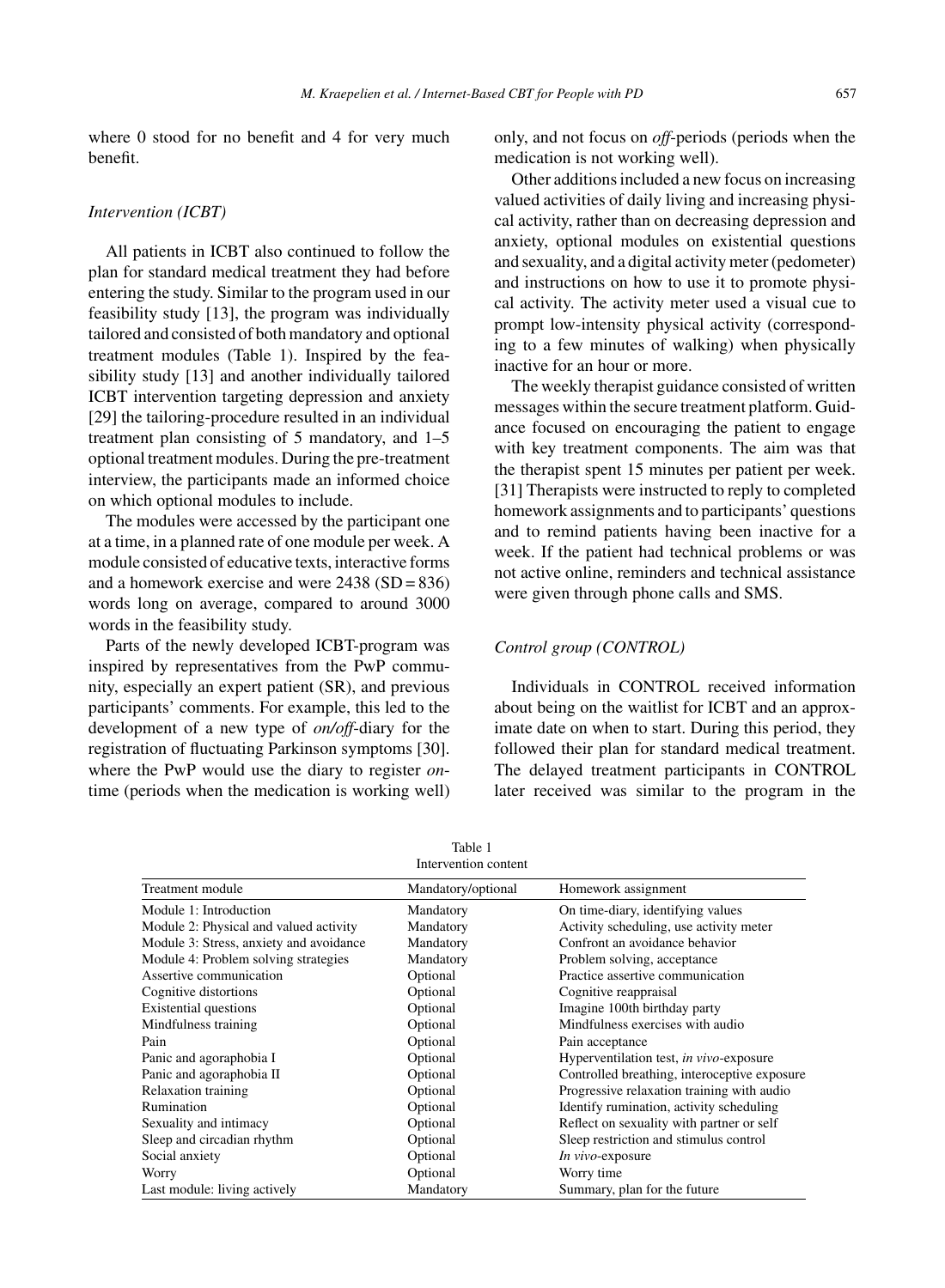intervention group except for the guidance being on demand only, and the text in the treatment modules was adjusted to reflect this.

### *Statistical analyses*

The statistical analyses were conducted in SPSS version 25 (IBM Corp) and STATA version 15 (StataCorp). Intention-to-treat analyses were performed. Five participants (6%) had missing data post treatment. Four of these missing values for the main outcome self-rated WSAS could be replaced by WSAS conducted by telephone, bringing the amount of missing post measurements to one for WSAS (Fig. 1). Generalized Estimating Equations (GEE) with exchangeable correlation structure were used to create estimated marginal means based on all available time points for each measure, and to test for group differences in the rate of symptom reduction (group  $\times$  time interaction). Both between- and within-group effect sizes were calculated as Hedge's *g* and presented with 95% confidence intervals (CI). As an additional analysis, a Bayes factor (B) was calculated to assess the strength of evidence on the main outcome WSAS between groups at post treatment [32]. The calculated Bayes factor used no difference between the groups at post-treatment as the null hypothesis (H0) and an alternative hypothesis (H1) of a difference in favor of ICBT compared to CON-TROL of 3.3 points, representing a moderate effect size. A B of  $>$ 3 supports H1,  $B$  < 1/3 supports H0 and a B between 1/3 and 3 represents insensitive data [32].

A dichotomous variable was created for individuals with at least a 30% reduction on the WSAS, representing a treatment responder. Thirty percent reduction was chosen rather arbitrarily as a dichotomous marker for response since we found no published criteria for response on WSAS for PwP. In the only earlier PD treatment study using WSAS as an outcome, the adjusted mean change in WSAS from baseline corresponded to a 30% reduction in the treatment group, and a 3% increase in the waitlist group. [5] The possible difference in frequency of individuals who obtained a WSAS 30% reduction was tested for between groups with Fischer's exact test. An exploratory *post hoc*-test examined if the frequencies of responders differed between the participants with a PD diagnosis for more than the overall median time (8 years), compared to those having received it more recently. This was to explore if outcome differed due to time since diagnosis, since a clinical impression during treatment was that more

Table 2 Baseline characteristics of participants in ICBT and CONTROL groups

|                                       | <b>ICBT</b> | <b>CONTROL</b> |
|---------------------------------------|-------------|----------------|
|                                       | $(n=38)$    | $(n=39)$       |
| Women                                 | 24(63%)     | 23 (59%)       |
| Age at inclusion in years             | 65.9(8.5)   | 66.1(9.8)      |
| Age span, youngest – oldest, in years | $48 - 82$   | $43 - 85$      |
| In a relationship                     | 32 (84%)    | 25 (64%)       |
| College/university educated           | 22 (58%)    | 20(51%)        |
| Working                               | $4(11\%)$   | 5(13%)         |
| Retired                               | 26(68%)     | 25(64%)        |
| Years since PD diagnosis              | 8.3(4.4)    | 9.6(5.7)       |
| Levodopa equivalent dose              | 991 (544)   | 1006 (527)     |
| Uses antidepressants                  | 14 (37%)    | 10 (26%)       |

Data are number (%) or mean (SD). There were no significant differences between groups when testing with *T*-tests for continuous, and double-sided Fischer's exact tests for categorical data.

newly diagnosed participants tended to fare better in treatment.

# **RESULTS**

A majority of participants (61%) were women and the mean age was 66 years (age span 43–85 years). Average years since PD diagnosis were 8.9 (95%  $CI$  7.8–10.0, median = 8). Average Levodopa Equivalent Dose of medication [33] were 999 mg (95% CI 865–1133, median =  $928$ ). Group comparisons of baseline characteristics are shown in Table 2. No significant differences between groups were found. Since all available time points were used in the GEEanalysis, the SCREEN time point was considered the baseline for WSAS and WHODAS-2 and the PRE time point for the remaining outcomes.

# *Primary outcome – daily functioning*

There was a significant treatment effect on WSAS in the ICBT group compared to the control group, as shown by the significant interaction in Table 3, and the within-group change in WSAS score was also significant for the intervention group ( $W\chi^2 = 17.38$ ,  $p < 0.001$ ). The calculated Bayes factor following a half-normal distribution was B H  $(0, 3.3) = 14.79$ which is interpreted as evidence of a 3.3-point difference in WSAS over the null hypothesis of no difference.

One third of the participants in the ICBT-group (12/37, 32%) were responders, compared to a tenth of participants in the control group (4/39, 10%). This was a statistically significant difference when tested with a double-sided Fischer's exact test  $(p=0.024)$ .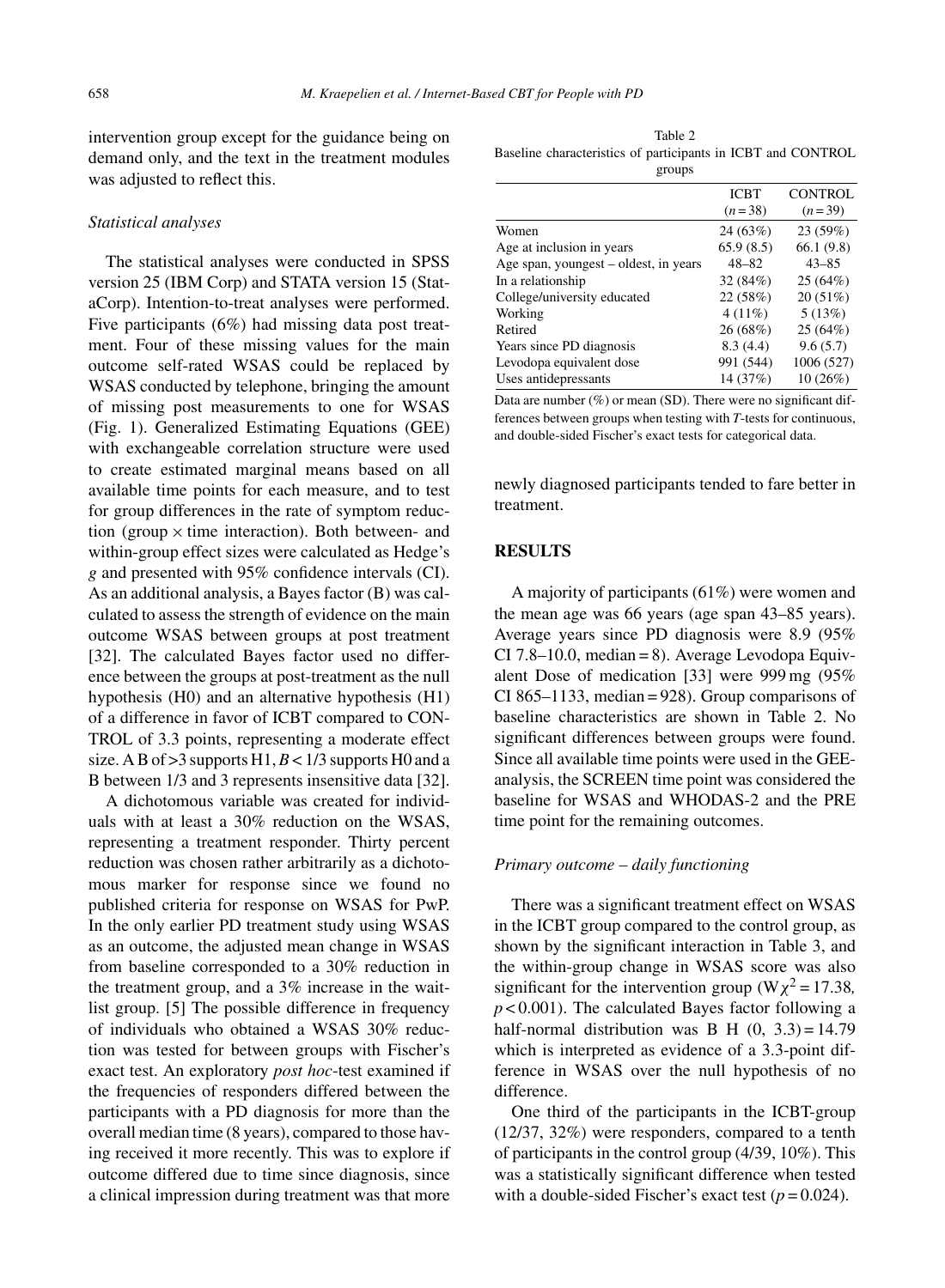|                    | <b>SCREEN</b> | PRE          | <b>MID</b>  | <b>POST</b>  | Effect sizes, $g$ [CI]      | Effect size, $g$ [CI]       | $G^*T$            |
|--------------------|---------------|--------------|-------------|--------------|-----------------------------|-----------------------------|-------------------|
|                    | m(SE)         | m(SE)        | m(SE)       | m(SE)        | within-group                | between-group               | $\boldsymbol{p}$  |
| Primary outcome    |               |              |             |              |                             |                             |                   |
| <b>WSAS</b>        |               |              |             |              |                             | $0.69$ [0.23, 1.15]         | $W\chi^2 = 26.23$ |
| <b>ICBT</b>        | 25.71 (1.06)  | 22.92(1.06)  | 22.13(1.09) | 21.48(1.05)  | $0.64$ [0.18, 1.10]         |                             | $p = 0.001$       |
| <b>CONTROL</b>     | 25.84(1.05)   | 24.84 (1.05) | 26.04(1.06) | 26.04(1.07)  | $-0.03$ [ $-0.47$ , 0.40]   |                             |                   |
| $\boldsymbol{p}$   | $p = 0.934$   | $p = 0.213$  | $p = 0.010$ | $p = 0.002$  |                             |                             |                   |
| Secondary outcomes |               |              |             |              |                             |                             |                   |
| HADS-A             |               |              |             |              |                             | $0.51$ [0.06, 0.96]         | $W\chi^2 = 12.19$ |
| <b>ICBT</b>        |               | 7.79(0.59)   |             | 6.87(0.61)   | $0.25$ [-0.21, 0.70]        |                             | $p = 0.007$       |
| <b>CONTROL</b>     |               | 7.59(0.58)   |             | 8.79 (0.59)  | $-0.33$ [ $-0.77$ , 0.12]   |                             |                   |
| <b>HADS-D</b>      |               |              |             |              |                             | $0.68$ [0.22, 1.14]         | $W\chi^2 = 11.20$ |
| <b>ICBT</b>        |               | 7.34(0.54)   |             | 6.36(0.53)   | $0.29$ [-0.16, 0.75]        |                             | $p = 0.011$       |
| <b>CONTROL</b>     |               | 8.08(0.53)   |             | 8.62(0.53)   | $-0.16$ [ $-0.61$ , 0.28]   |                             |                   |
| ISI                |               |              |             |              |                             | $0.38$ [ $-0.07$ , $0.83$ ] | $W\chi^2 = 18.92$ |
| <b>ICBT</b>        |               | 13.95(0.95)  |             | 10.87(0.97)  | $0.52$ [0.06, 0.75]         |                             | $p = 0.001$       |
| <b>CONTROL</b>     |               | 13.51(0.93)  |             | 13.15(0.94)  | $0.06$ [ $-0.38$ , $0.50$ ] |                             |                   |
| PDQ-8              |               |              |             |              |                             | $0.65$ $[0.19, 1.11]$       | $W\chi^2 = 15.55$ |
| <b>ICBT</b>        |               | 54.14 (1.79) |             | 49.10 (1.83) | $0.48$ [ $-0.01$ , $0.90$ ] |                             | $p = 0.001$       |
| <b>CONTROL</b>     |               | 54.87 (1.77) |             | 56.45 (1.78) | $-0.14$ [ $-0.59$ , 0.30]   |                             |                   |
| WHODAS-2           |               |              |             |              |                             | $0.71$ [0.25, 1.17]         | $W\chi^2 = 17.22$ |
| <b>ICBT</b>        | 21.16(1.07)   | 20.24(1.07)  |             | 19.21 (1.09) | $0.29$ [-0.16, 0.74]        |                             | $p = 0.004$       |
| <b>CONTROL</b>     | 22.10(1.06)   | 22.23(1.06)  |             | 23.97 (1.06) | $-0.28$ [ $-0.73$ , 0.17]   |                             |                   |
| BBO <sup>a</sup>   |               |              |             |              |                             | $0.73$ [0.26, 1.19]         | $W\chi^2 = 13.03$ |
| <b>ICBT</b>        |               | 50.00 (3.04) |             | 56.18(3.15)  | $0.32$ [-0.13, 0.77]        |                             | $p = 0.005$       |
| <b>CONTROL</b>     |               | 41.77 (3.00) |             | 42.12 (3.03) | $0.02$ [-0.43, 0.46]        |                             |                   |
| SSES6 <sup>a</sup> |               |              |             |              |                             | $0.23$ [-0.21, 0.68]        | $W\chi^2 = 1.29$  |
| <b>ICBT</b>        |               | 26.11 (1.72) |             | 26.31(1.81)  | $0.02$ [-0.43, 0.47]        |                             | $p = 0.732$       |
| <b>CONTROL</b>     |               | 24.97 (1.69) |             | 23.72(1.71)  | $-0.12$ [ $-0.56$ , 0.33]   |                             |                   |

Table 3 Estimated mean scores of primary and secondary outcomes, effect sizes and treatment group comparisons

Bold values are statistically significant  $p < 0.05$ ; <sup>a</sup>Reversed scale (higher is better); WSAS, Work and Social Adjustment Scale; ICBT, treatment group; CONTROL, waitlist group; HADS-A, Hospital Anxiety and Depression Scale-Anxiety; HADS-D, Hospital Anxiety and Depression Scale-Depression; ISI, Insomnia Severity Index; PDQ-8, Parkinson's Disease Questionnaire-8; WHODAS-2, World Health Organization Disability Assessment Schedule 2 - 12-item; BBQ, Brunnsviken Brief Quality of life scale; SSES6, Stanford Self-Efficacy for Managing Chronic Disease.

The *post hoc* test, comparing participants having received their PD diagnoses for more or less than the median time of eight years, showed that those with a more recent diagnoses also had significantly better effect  $(p = 0.036)$  with more responders in the ICBT group (9/20; 45%) than in CONTROL (2/17; 12%). No significant difference in number of responders was found for participants receiving diagnosis 8 years ago or more (ICBT 3/17; 18% and CONTROL 2/21;  $10\%$ ;  $p = 0.640$ ). Around a quarter of the participants in the ICBT-group deteriorated, preliminary defined as having a higher WSAS score post treatment compared to baseline (10/37, 27%), compared to slightly over half of the patients on waitlist (22/39, 56%). This difference was statistically significant (double-sided Fischer's exact test,  $p = 0.012$ ).

# *Secondary outcomes*

For the secondary outcomes, significant differences were noted between groups (Table 3) for

anxiety (HADS-A), depression (HADS-D), insomnia severity (ISI), Parkinson-specific functioning (PDQ-8), general disability (WHODAS-2), quality of life (BBQ), but not in self-efficacy in relation to chronic disease (SSES6). When examining the within-group effects on secondary outcomes in the ICBT-group, there was significant change only in HADS-D (W $\chi^2$  = 4.70, *p* = 0.030), ISI (W $\chi^2$  = 12.80,  $p = 0.001$ , PDQ-8 (W<sub>X</sub><sup>2</sup> = 7.91,  $p = 0.004$ ) and BBQ ( $W\chi^2$  = 4.40, *p* = 0.036), but not in HADS-A  $(W\chi^2 = 3.75, p = 0.053)$ , WHODAS-2  $(W\chi^2 = 5.58,$  $p = 0.061$ ) or SSES6 (W $\chi^2 = 0.01$ ,  $p = 0.915$ ).

Clinician-rated status and change in the treatment group were as following: Clinical global impression CGI-S, m (SD) [95% CI] = 3.52 (0.93) [3.18–3.86], Clinical global impression CGI-I 2.97 (1.11) [2.56–3.37]. Eleven participants rated (35.5%, 11/31) were considered as much, or very much, improved. In addition, two participants rated with CGI-I (6.5%, 2/31) were rated as being worse off after the intervention. Eight participants (23.5%, 8/34) in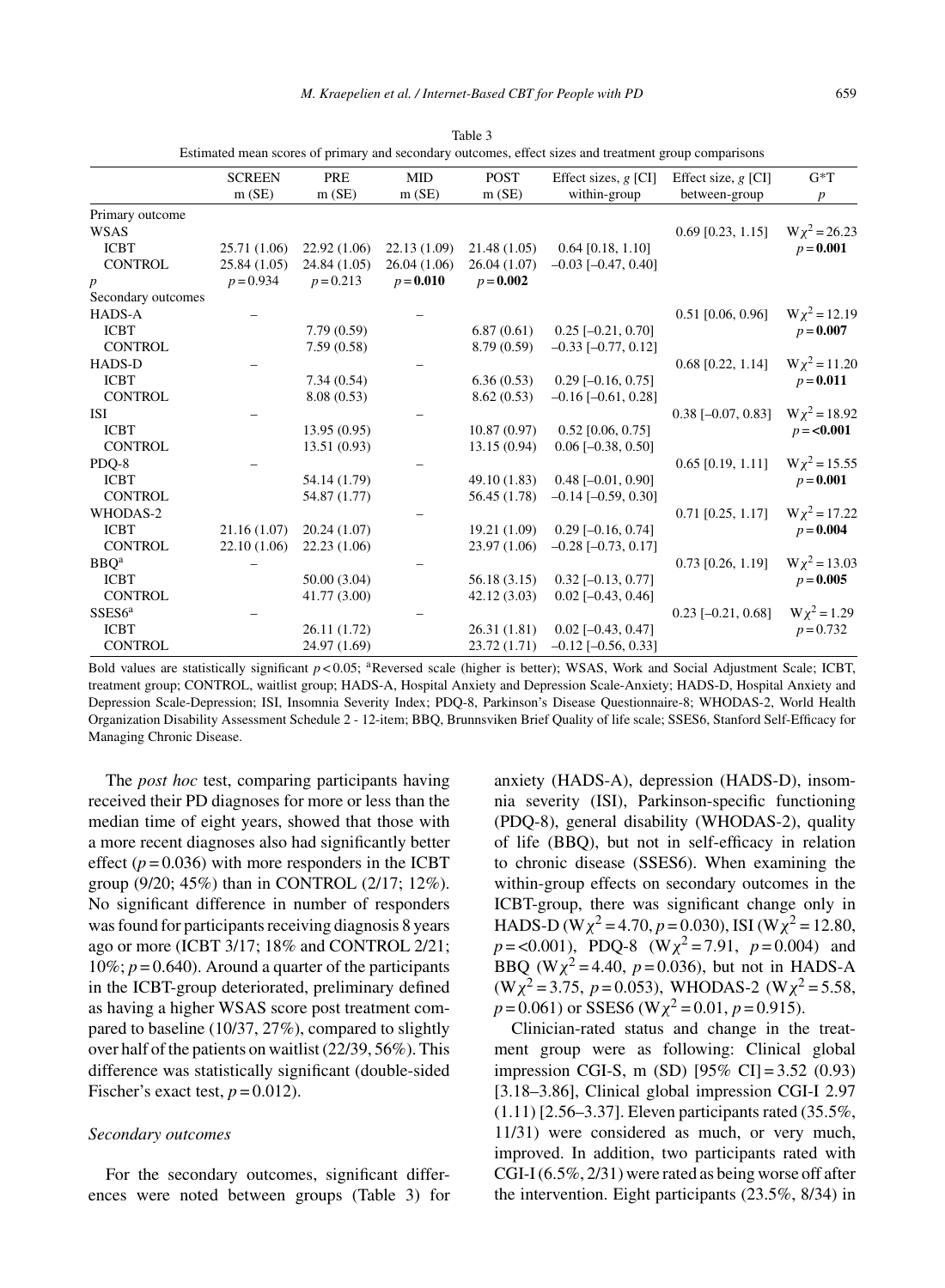the intervention group reported at least one adverse event at post. Many adverse events reported were due to filling out questionnaires, but there were also examples of adverse events relating to the exercises of the intervention. Thirty participants (88.2%, 30/34) reported at least one positive event during the intervention at post. Please see Table 4 for examples of the adverse and positive events reported.

# *Feasibility in intervention group*

Patient involvement and satisfaction (ICBT-group) was as following: modules completed, M (SD) [95% CI] = 7.55 (3.22) [6.49–8.61], sent messages 25.53 (13.33) [21.14–29.91], received messages 31.34 (8.66) [28.50–34.19], and treatment satisfaction with CSQ-8 26.25 (4.52) [24.62–27.88]. The proportion who completed at least the first four modules was 89%. Many quotes from the subjective evaluation of the intervention were positive regarding the intervention itself, but reported frustration and disappointment when the participant experienced failure to adhere to the homework of the intervention. Examples of these quotes can be found in Table 4. The mean self-rated benefit of using the activity meter to increase physical activity in the intervention group was (m [95% CI]): 2.62 [2.17–3.06] with 56% answering 3 or 4, meaning that they experienced much, or very much, benefit of using the activity meter. A quarter of participants (24 %) interviewed by phone post treatment declared that they had received some kind of other non-pharmacological intervention during the treatment period, but this was predominately physiotherapy and in no cases psychological treatment.

# *Delayed treatment of waitlist, with support on demand*

Estimated marginal means for WSAS during the delayed treatment of the control group were (M (SE)): 26.05 (1.02) before treatment, 25.37 (1.06) mid treatment and 25.18 (1.03) after delayed treatment. This did not correspond to a significant within-group change on WSAS (W $\chi^2$  = 1.39, *p* = 0.499). The only secondary measure that showed a significant withingroup change was insomnia severity (Estimated marginal means (SE)): 13.39 (0.93) before treatment and 11.60 (1.01) after treatment,  $W\chi^2 = 4.70$ ,  $p = 0.030$ .

Patient involvement and satisfaction (controlgroup) was as following (m (SD) [95% CI] *t*-test vs intervention group): modules completed = 5.26  $(3.53)$  [4.11–6.40]  $t=2.98$   $p=0.004$ , sent messages = 10.69 (6.24) [8.67–12.72] *t* = 6.28 *p* < 0.001, received messages = 15.97 (5.81) [14.09–17.86]  $t = 9.17$   $p < 0.001$ , and treatment satisfaction CSQ-8 = 22.80 (5.20) [20.66–24.94]*t* = 2.67 *p* = 0.010. The proportion who completed at least the first four modules was 79%. The mean self-rated benefit of using the activity meter to increase physical activity in the control-group after delayed treatment was (m [95% CI]): 1.84 [1.34–2.34] with 39% answering 3 or 4, meaning that they experienced much, or very much, benefit of using the activity meter.

# **DISCUSSION**

This study investigated the effects of ICBT aimed at improving daily functioning for PwP, in adjunct

Table 4

Three representative quotes from participants in the intervention group, post treatment relating to evaluation, adverse and positive events. Same row does not indicate that the quote is from the same participant

| Subjective evaluation of the intervention                                                                                                                                                                | Reported adverse events                                                                                                                                                                                                         | Reported positive events                                                                                                                                                        |
|----------------------------------------------------------------------------------------------------------------------------------------------------------------------------------------------------------|---------------------------------------------------------------------------------------------------------------------------------------------------------------------------------------------------------------------------------|---------------------------------------------------------------------------------------------------------------------------------------------------------------------------------|
| "I have learned a lot about myself and<br>how I react."                                                                                                                                                  | "Sometimes I feel stress when answering<br>the questionnaires. It takes more time<br>than you think. Especially when you<br>start and then get motor fluctuations,<br>or the phone rings, someone comes to<br>visit and so on." | "I have, for example, taken the initiative<br>to contact friends whom I neglected.<br>This happened during the first three<br>weeks of treatment."                              |
| "Time was a little too short for each"<br>module."                                                                                                                                                       | "The first part of the post-survey, which<br>contained deeply personal questions,<br>gave me nightly worries and I regretted<br>that I answered."                                                                               | "I have sometimes initiated difficult<br>conversations with my husband,<br>without, like before, wait for his<br>initiative."                                                   |
| "If I could have been physically active, I<br>would probably have seen more<br>positive effects from the treatment. I<br>know how important it is to be active<br>and it is frustrating when you can't." | "There was a temporary undesirable"<br>effect of the meditation exercises.<br>[] It had given me acute bad<br>stomach and discouragement for a few<br>hours."                                                                   | "Documenting the number of steps per<br>day has been very positive. It inspires<br>me to walking up the stairs and not<br>taking the elevator, both at work and in<br>my home." |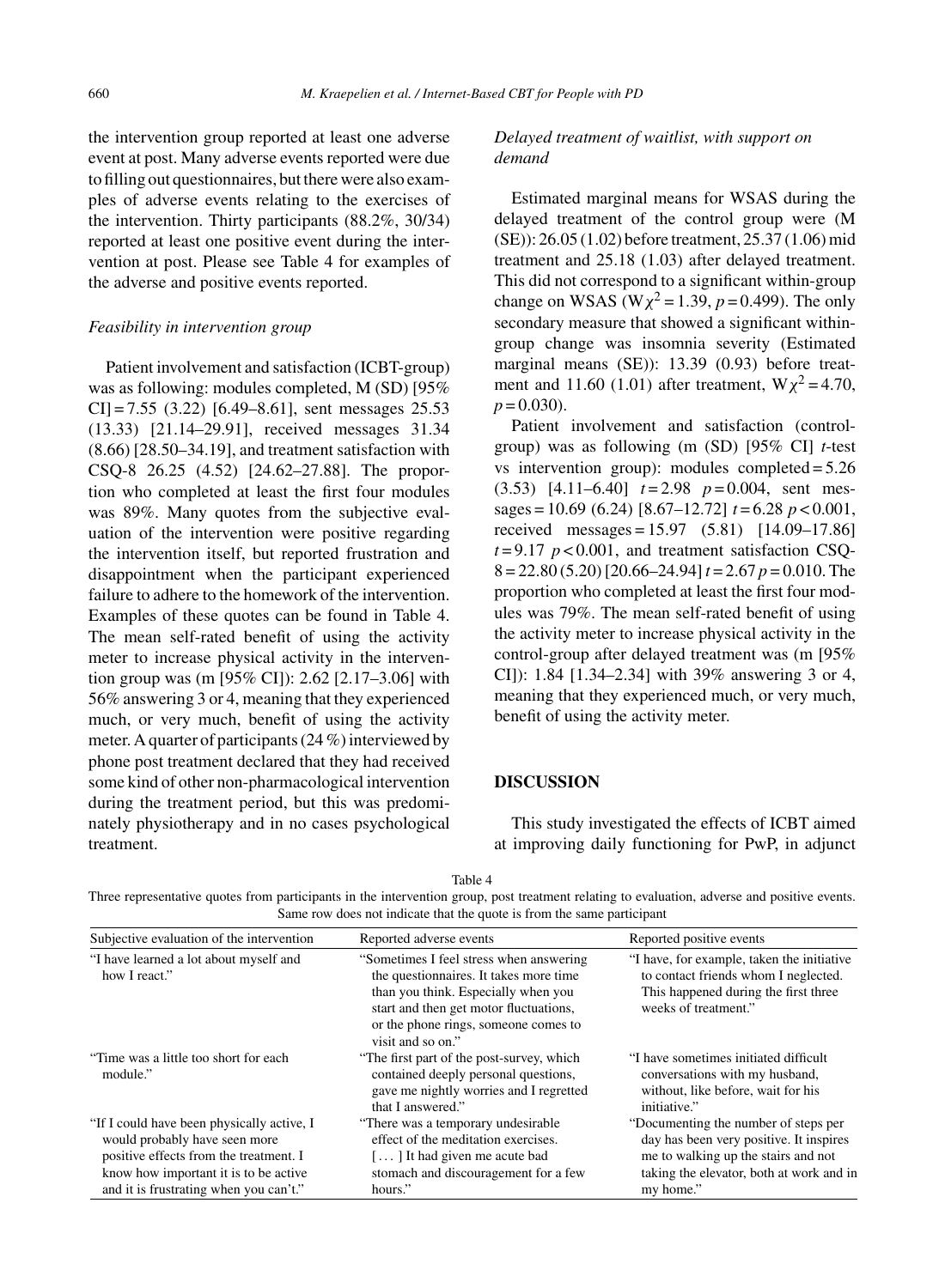to standard medical treatment. The results suggest that ICBT was more effective than standard medical treatment alone, with moderate between-group effect sizes for the main outcome and most secondary outcomes. Approximately one third of participants receiving the intervention had at least a 30% reduction of self-reported problems with general function. A similar proportion of participants in the intervention group were also considered as much, or very much, improved by the clinician, although the clinician-rated improvement ratings can be considered problematic because of lack of blinding and only being done in the treatment group. One third being considered as improved after ICBT is arguably somewhat low, compared to almost 60% considered improved in an earlier trial of CBT for depression in PD [4], but can be compared to results from CBT for epilepsy where a similar proportion of around a third was considered improved. [34] The effect sizes of  $g = 0.69$  for functioning and  $g = 0.68$  for depressive symptoms were similar to the preliminary effects on the main outcome HADS seen in the feasibility study (HADS *g* = 0.75, HADS-A *g* = 0.38, HADS-D  $g = 1.02$ ), but considerably lower than the effect for depressive symptoms  $(d=1.59)$  seen for face-to-face CBT for depression in PD by Dobkin and colleagues [4]. In WSAS, a marked reduction between screening and pre-treatment in the ICBT-group only (see Table 3) makes the results more difficult to interpret. Since the reduction happened before randomization it raises the question of the difference between groups of the main outcome WSAS being a chance finding. The differences between groups were on the other hand not significant at screening and pre-treatment, but became significant first at mid- and post-treatment (Table 3).

An exploratory *post hoc*-analysis suggested that it was participants having had PD for the shortest time that improved the most (45% versus 18%). This can be interpreted as the intervention possibly being more suited for PwP at an earlier stage. Average years since PD diagnosis was 8.9 years  $(95\% \text{ CI } 7.8-10.0)$  compared to 8.1 in the earlier feasibility study and 6.3 in the study by Dobkin and colleagues [4]. Levodopa Equivalent Dose was 999 mg (95% CI 865–1133) compared to 835 mg in the earlier feasibility study [13], suggesting a somewhat more severe level of PD in the current study. This raises questions on a possible mismatch between the intervention and the current sample included in the study that had quite severe levels of PD.

With regards to the secondary outcomes, there were significant within-group improvements as well as between-group effects in depressive symptoms, Parkinson-specific functioning, insomnia severity and general quality of life. For anxiety symptoms and general disability however, the significant effects are not accompanied with a significant improvement in the ICBT-group, suggesting the effect could be partly explained by deterioration in the control group as discussed above. The somewhat weak results on anxiety symptoms differs from those seen in a small preliminary study of CBT (face to face and videoconferencing) for people with anxiety and PD where the results on anxiety were promising [35]. Another small study of telephone-delivered CBT for anxiety and depression in PD, did however conclude that the intervention reduced symptoms of depression, but not anxiety [9]. Effects on depressive symptoms but not anxiety was also seen in our earlier feasibility study [13], altogether giving the impression that anxiety in PD might need extra consideration. Also, although HADS has been considered a useful anxiety measure, there may be difficulties with HADS in a PD setting, such as some items being insensitive to change because of their wording [36].

Patient involvement and treatment satisfaction in the ICBT-group were higher than in the feasibility study [13], and also compared to ICBT with on demand-support only given to participants initially on wait-list. The current satisfaction would be considered "excellent" according to Smith and colleagues [28], compared to only "moderate" for our feasibility study and "good" for the delayed ICBT with on-demand support. This, together with the lack of a significant increase in daily functioning after the wait-list received ICBT, suggest either the advantage of active therapist-support over on-demand support, or a negative effect of delayed treatment, or both. Deterioration in waitlist control conditions is a possibility in internet interventions [37] and highlights the need for a future study using an active control condition.

Participants' subjective evaluations, and descriptions of adverse as well as positive events during treatment, illustrate that some participants benefitted from the interventions focus on behavioral activation and physical activity. There are, however, reports of frustration with aspects of the intervention, such as answering all the questionnaires and not being physically able to adhere to some advice on physical exercise. It is possible that further tailoring of the intervention to those with more severe cogni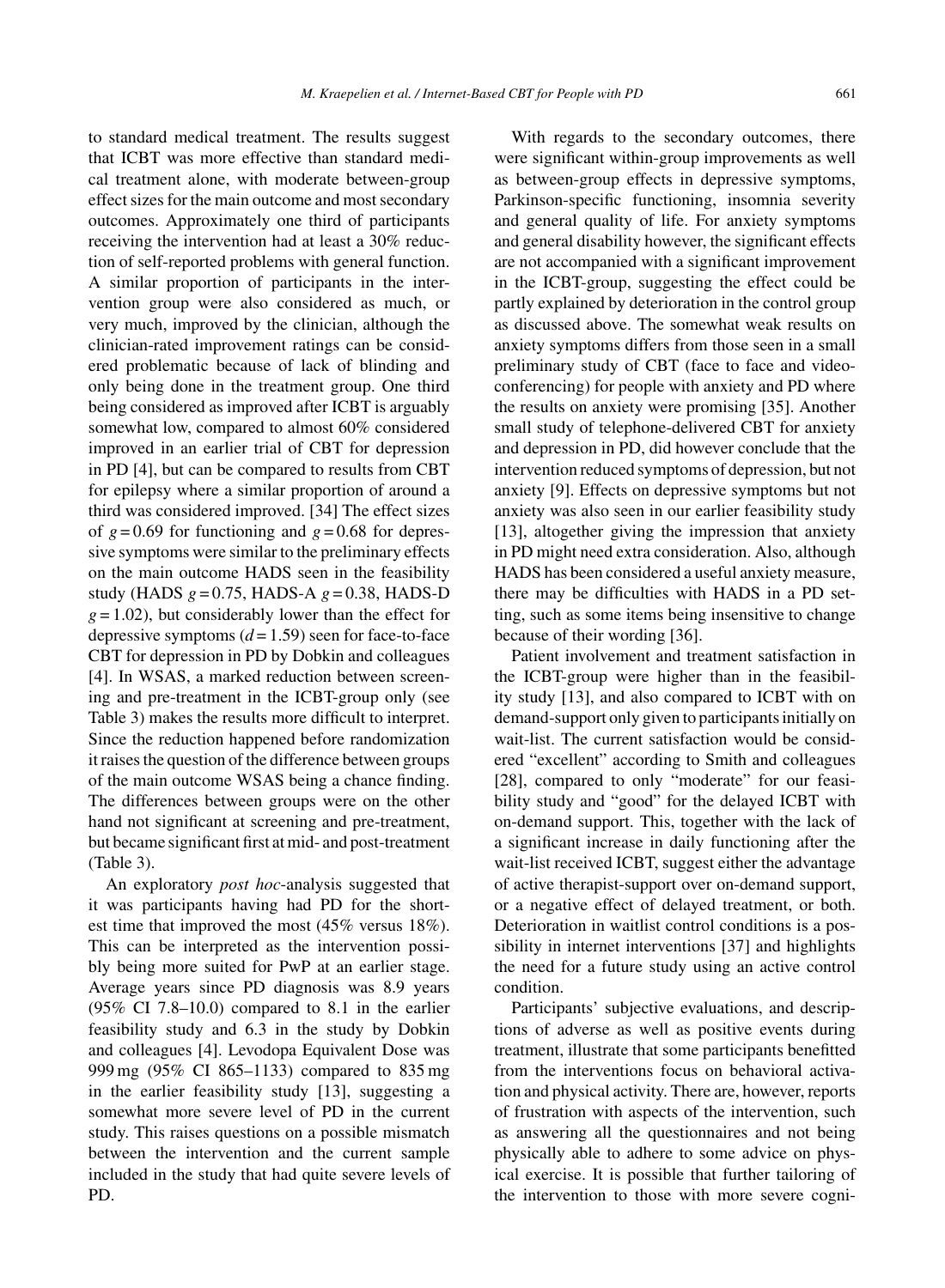tive or physical difficulties would ease some of this frustration.

Further randomized studies are needed to strengthen the support for this type of intervention, especially the *post-hoc* finding that it may be better suited for PwP with more recent PD-diagnosis. Developing an intervention which adapts to different levels of disease-severity could be highly relevant. The intervention could probably be further optimized to consist of the right package of efficient components and type of support, possibly using factorial experiment [38]. Another future opportunity is to further assess the benefit of caregiver support and to utilize caregivers more systematically in treatment.

# *Strengths and limitations*

This study is one of the largest randomized controlled trials of psychological treatment for people with PD and to our knowledge the largest one studying an internet-based intervention specifically adapted for this group of patients. A major strength was the very low attrition rate in the primary outcome measure (1%) and also the high involvement in treatment by the participants (89% completed 4 or more modules).

One limitation of the study was that the results might not be generalizable to everyone with PD as the participants were self-referred and only those with quite severe problems with daily functioning were included. Since the sample had low levels of employment, the WSAS could be less sensitive to treatment-related change than in other samples. Also, although participants with apparent difficulties using the technology associated with treatment were excluded from treatment, there was no screening for impaired cognitive function. The recruitment procedure demands logging in and filling out a lengthy screening questionnaire, and this to some extent automatically excludes individuals with severe cognitive difficulties, but participants with significant cognitive difficulties could still have been included in treatment and these problems could have contributed to non-response and frustration with treatment. However, feeling frustrated or stressed when trying to follow through with an ICBT program is common also in other patient groups [39]. There is also a possibility that the participants in the sample were an unusually highly motivated group since they in many cases were recruited from the Swedish Parkinson association. This could somewhat counter the speculated cognitive difficulties in the sample. Further, the sample consisted of a majority of women, which is a contrast to PD in general where men is a majority [40]. A further limitation is that there was no long time follow-up. Future studies of a revised ICBT-program may include this. Also, the additional comparison between active support and on-demand support is very preliminary since they were not compared directly. This limitation could be better addressed with a factorial experiment study design. Additionally, the use of a wait list in the control condition is sometimes associated with negative effects on symptoms. It is however important to note that in the context of this study, the control condition included publicly funded standard medical treatment. Further, there were no monetary incentives to any of the treatment groups, which would be a potential source of bias.

# *Conclusions*

In this study, a newly developed ICBT-program for people with PD and problems with daily functioning was found to be a feasible treatment alternative with moderate effects on functioning. The intervention may possibly be of larger benefit to people with more recently diagnosed PD than to those with longer since diagnosis. However, replications are needed and the treatment would probably benefit from further development and optimization to be able to help a larger proportion of PwP.

# **ACKNOWLEDGMENTS**

The authors would like to thank the therapists in the study: Nathalie Riddarlans, Kent Sahin and Jon Westman for their tremendous effort. We would also like to thank the Swedish Parkinson Association (Parkinsonförbundet) for invaluable help with recruitment to the study.

This research was funded by The Jacques and Gloria Gossweiler Foundation, NEURO Sweden (Neuroförbundet), The Swedish Parkinson Fund (Parkinsonfonden), The Stockholm County Council (ALF), and The KI funds and foundations.

# **CONFLICT OF INTEREST**

The authors have no conflict of interest to report.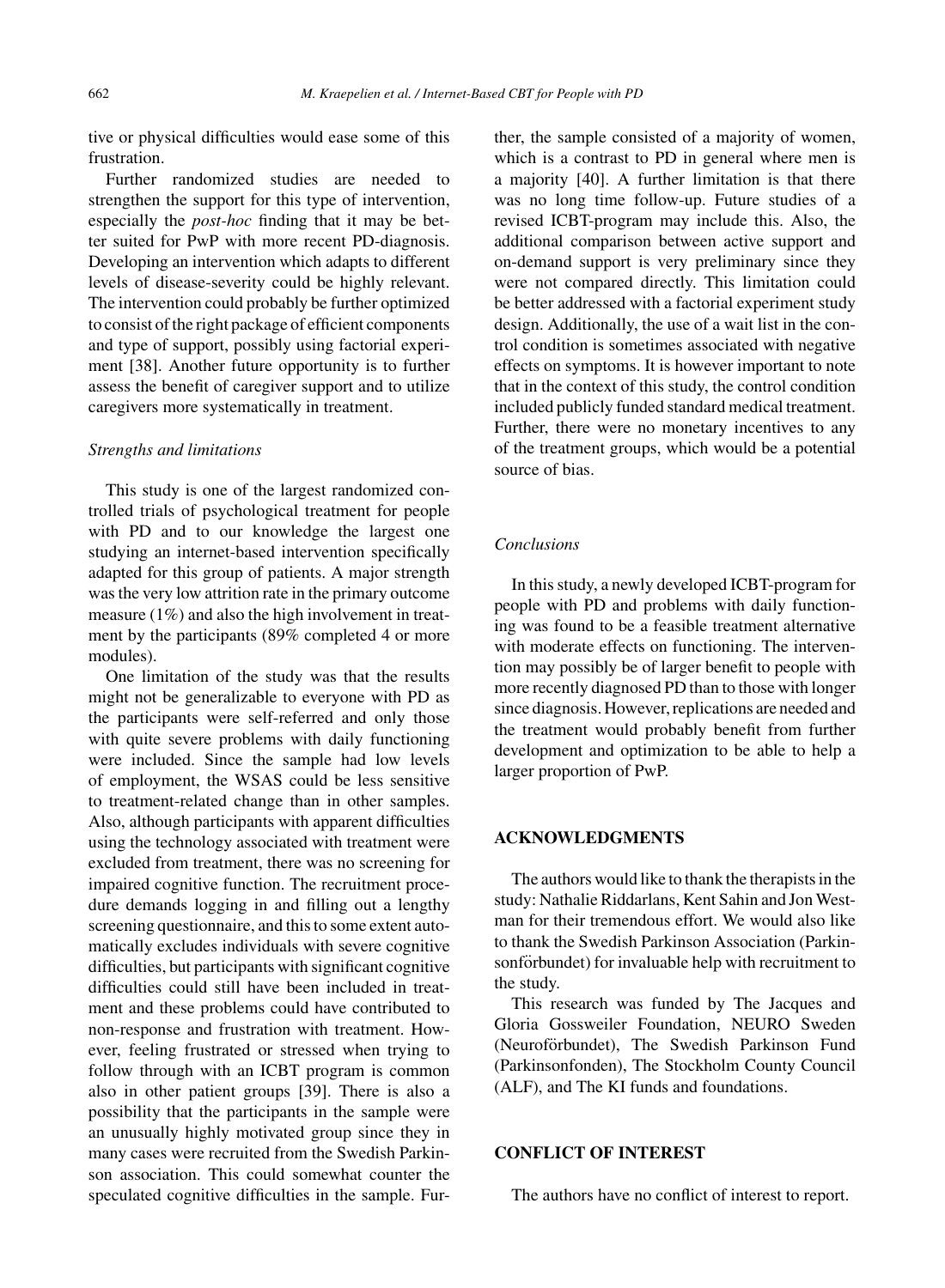# **REFERENCES**

- [1] Aarsland D, Påhlhagen S, Ballard CG, Ehrt U, Svenningsson P (2012) Depression in Parkinson disease—epidemiology, mechanisms and management. *Nat Rev Neurol* **8**, 35–47.
- [2] Larsen JP, Tandberg E (2001) Sleep disorders in patients with Parkinson's disease: Epidemiology and management. *CNS Drugs* **15**, 267–275.
- [3] Dhawan V, Healy DG, Pal S, Chaudhuri KR (2006) Sleeprelated problems of Parkinson's disease. *Age Ageing* **35**, 220–228.
- [4] Dobkin RD, Menza M, Allen LA, Gara MA, Mark MH, Tiu J, Bienfait KL, Friedman J (2011) Cognitive-behavioral therapy for depression in Parkinson's disease: A randomized, controlled trial. *Am J Psychiatry* **168**, 1066–1074.
- [5] Okai D, Askey-Jones S, Samuel M, O'Sullivan SS, Chaudhuri KR, Martin A, Mack J, Brown RG, David AS (2013) Trial of CBT for impulse control behaviors affecting Parkinson patients and their caregivers. *Neurology* **80**, 792–799.
- [6] Dissanayaka NNW, Pye D, Mitchell LK, Byrne GJ, O'Sullivan JD, Marsh R, Pachana NA (2017) Cognitive behavior therapy for anxiety in Parkinson's disease: Outcomes for patients and caregivers. *Clin Gerontol* **40**, 159–171.
- [7] Dobkin RD, Interian A, Durland JL, Gara MA, Menza MA (2018) Personalized telemedicine for depression in Parkinson's disease: A pilot trial. *J Geriatr Psychiatry Neurol* **31**, 171–176.
- [8] Swalwell C, Pachana NA, Dissanayaka NN (2018) Remote delivery of psychological interventions for Parkinson's disease. *Int Psychogeriatr* **30**, 1783–1795.
- [9] Wuthrich VM, Rapee RM (2019) Telephone-delivered cognitive behavioural therapy for treating symptoms of anxiety and depression in Parkinson's disease: A pilot trial. *Clin. Gerontol* **42**, 444-453.
- [10] Andersson G, Titov N, Dear BF, Rozental A, Carlbring P (2019) Internet-delivered psychological treatments: From innovation to implementation: Internet-delivered psychological treatments: From innovation to implementation. *World Psychiatry* **18**, 20–28.
- [11] Hedman E, Ljótsson B, Lindefors N (2012) Cognitive behavior therapy via the Internet: A systematic review of applications, clinical efficacy and cost-effectiveness. *Expert Rev Pharmacoecon Outcomes Res* **12**, 745–764.
- [12] Mehta S, Peynenburg VA, Hadjistavropoulos HD (2019) Internet-delivered cognitive behaviour therapy for chronic health conditions: A systematic review and meta-analysis. *J Behav Med* **42**, 169–187.
- [13] Kraepelien M, Svenningsson P, Lindefors N, Kaldo V (2015) Internet-based cognitive behavioral therapy for depression and anxiety in Parkinson's disease — A pilot study. *Internet Interv* **2**, 1–6.
- [14] Hedman E, Ljótsson B, Kaldo V, Hesser H, El Alaoui S, Kraepelien M, Andersson E, Rück C, Svanborg C, Andersson G, Lindefors N (2014) Effectiveness of Internet-based cognitive behaviour therapy for depression in routine psychiatric care. *J Affect Disord* **155**, 49-58.
- [15] Månsson KN, Skagius Ruiz E, Gervind E, Dahlin M, Andersson G (2013) Development and initial evaluation of an Internet-based support system for face-to-face cognitive behavior therapy: A proof of concept study. *J Med Internet Res* **15**, e280.
- [16] Månsson KN, Klintmalm H, Nordqvist R, Andersson G (2017) Conventional cognitive behavioral therapy

facilitated by an Internet-based support system: Feasibility study at a psychiatric outpatient clinic. *JMIR Res Protoc* **6**, e158.

- [17] Mundt JC, Marks IM, Shear MK, Greist JH (2002) The Work and Social Adjustment Scale: A simple measure of impairment in functioning. *Br J Psychiatry J Ment Sci* **180**, 461–464.
- [18] Sheehan DV, Lecrubier Y, Sheehan KH, Amorim P, Janavs J, Weiller E, Hergueta T, Baker R, Dunbar GC (1998) The Mini-International Neuropsychiatric Interview (M.I.N.I.): The development and validation of a structured diagnostic psychiatric interview for DSM-IV and ICD-10. *J. Clin. Psychiatry* **59 Suppl 20**, 22-33; quiz 34-57.
- [19] Hedman E, Ljótsson B, Blom K, El Alaoui S, Kraepelien M, Rück C, Andersson G, Svanborg C, Lindefors N, Kaldo V (2013) Telephone versus internet administration of selfreport measures of social anxiety, depressive symptoms, and insomnia: Psychometric evaluation of a method to reduce the impact of missing data. *J Med Internet Res* **15**, e229.
- [20] Zigmond AS, Snaith RP (1983) The Hospital Anxiety and Depression Scale. *Acta Psychiatr Scand* **67**, 361–370.
- [21] Bastien CH, Vallières A, Morin CM (2001) Validation of the Insomnia Severity Index as an outcome measure for insomnia research. *Sleep Med* **2**, 297–307.
- [22] Jenkinson C, Fitzpatrick R, Peto V, Greenhall R, Hyman N (1997) The PDQ-8: Development and validation of a shortform Parkinson's disease questionnaire. *Psychol Health* **12**, 805–814.
- [23] Üstün TB (2010) Measuring health and disability: Manual *for WHO Disability Assessment Schedule WHODAS 2.0*, World Health Organization, Geneva.
- [24] Lindner P, Frykheden O, Forsström D, Andersson E, Ljótsson B, Hedman E, Andersson G, Carlbring P (2016) The Brunnsviken Brief Quality of Life Scale (BBQ): Development and psychometric evaluation. *Cogn Behav Ther* **45**, 182–195.
- [25] Lorig KR, Sobel DS, Ritter PL, Laurent D, Hobbs M (2001) Effect of a self-management program on patients with chronic disease. *Eff Clin Pract ECP* **4**, 256–262.
- [26] Busner J, Targum SD (2007) The clinical global impressions scale: Applying a research tool in clinical practice. *Psychiatry (Edgmont)* **4**, 28–37.
- [27] Attkisson CC, Zwick R (1982) The client satisfaction questionnaire. Psychometric properties and correlations with service utilization and psychotherapy outcome. *Eval Program Plann* **5**, 233–237.
- [28] Smith D, Roche E, O'Loughlin K, Brennan D, Madigan K, Lyne J, Feeney L, O'Donoghue B (2014) Satisfaction with services following voluntary and involuntary admission. *J Ment Health* **23**, 38–45.
- [29] Kraepelien M, Forsell E, Karin E, Johansson R, Lindefors N, Kaldo V (2018) Comparing individually tailored to disorder-specific internet-based cognitive–behavioural therapy: Benchmarking study. *BJPsych Open* **4**, 282–284.
- [30] Reimer J (2004) Use and interpretation of on/off diaries in Parkinson's disease. *J Neurol Neurosurg Psychiatry* **75**, 396–400.
- [31] Andersson G (2015) *The internet and CBT: A clinical guide*, CRC Press, Taylor & Francis Group, Boca Raton.
- [32] Dienes Z (2014) Using Bayes to get the most out of nonsignificant results. *Front Psychol* **5**, 781.
- [33] Tomlinson CL, Stowe R, Patel S, Rick C, Gray R, Clarke CE (2010) Systematic review of levodopa dose equivalency reporting in Parkinson's disease: Systematic